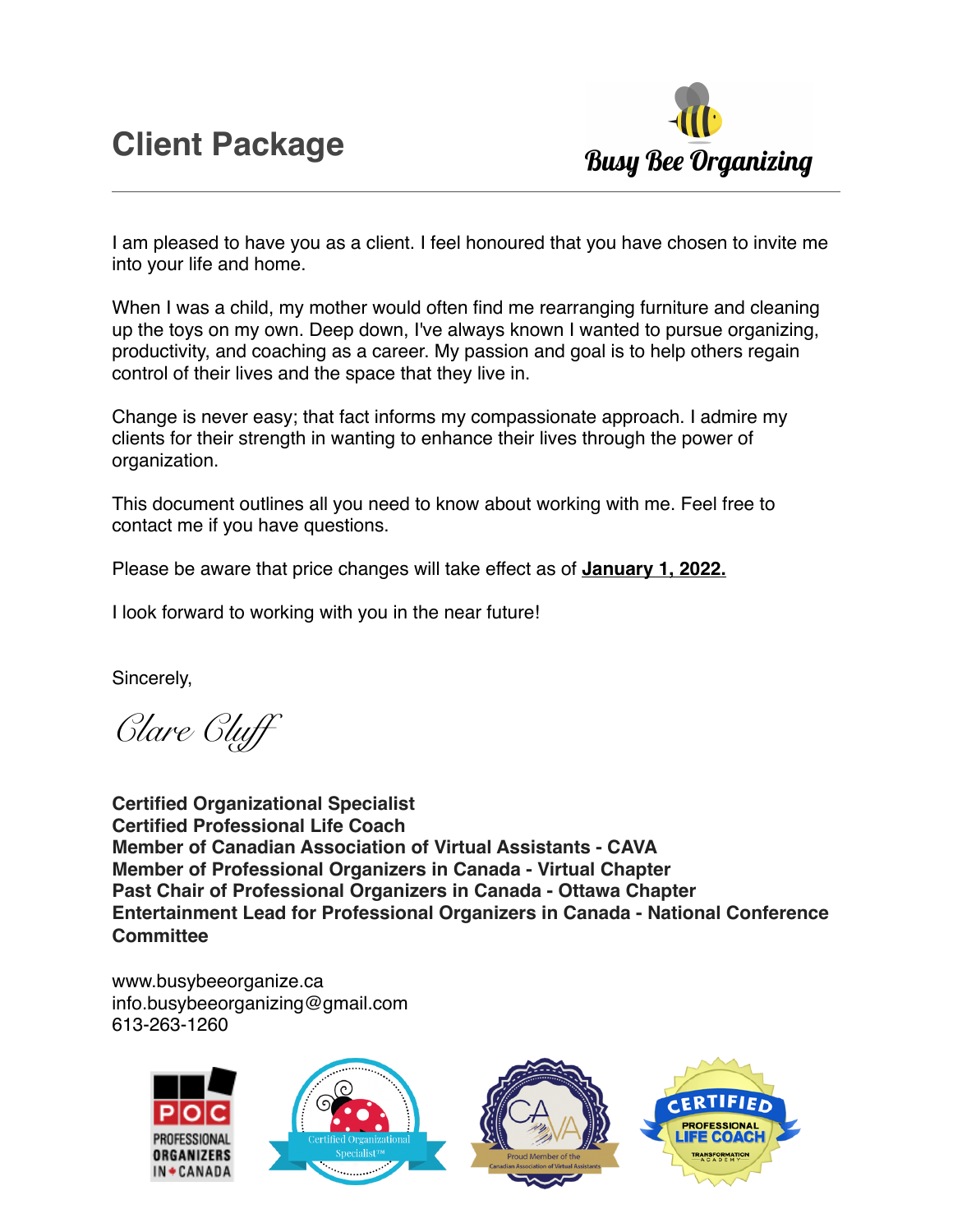# **Services**

### **Organizing & Decluttering**

I work one-on-one with my clients to help transform and increase the usability of their spaces while teaching them how to become and stay organized.

> Bedrooms Play Rooms Activity/Craft Rooms Laundry Rooms Small Home Offices **Kitchens Pantries** Living Rooms

Dining Rooms Storage Rooms Bathrooms Mud Rooms Closets **Basements** Garages and more!

#### **Paperwork Organization**

Do you need to get your paperwork pile under control but don't have the time to do it yourself? I will pick up the paperwork, sort, organize, and file it for you. Everything will be dropped back off to you when finished!

## **Move Assistance & Home Set-Up**

I can help you decluttering and organize in preparation for home sale/move, after the death of a loved one, or if you are looking to downsize. I assist with coordinating movers and other services, as well as provide packing, unpacking, and home set up.

#### **Shredder Rental**

Renting a personal shredder is an efficient way of getting the job done without having to buy an expensive machine yourself. Simply choose which shredder you would like and have it dropped off and picked up when you are done. Shred all your confidential documents yourself from the comfort of your own home!

#### **Virtual Assistant**

Do you wish there were more hours in the day? Are some of the small tasks taking you away from advancing in your business? I will take care of the little things so you can focus on the big stuff! As a virtual assistant, I provide various services to entrepreneurs and small businesses from my office in Ottawa, Ontario. Anything from travel planning, schedule/calendar management, responding to emails, managing in-person or virtual events, basic administrative tasks, to personal errands or shopping…I can tackle almost anything!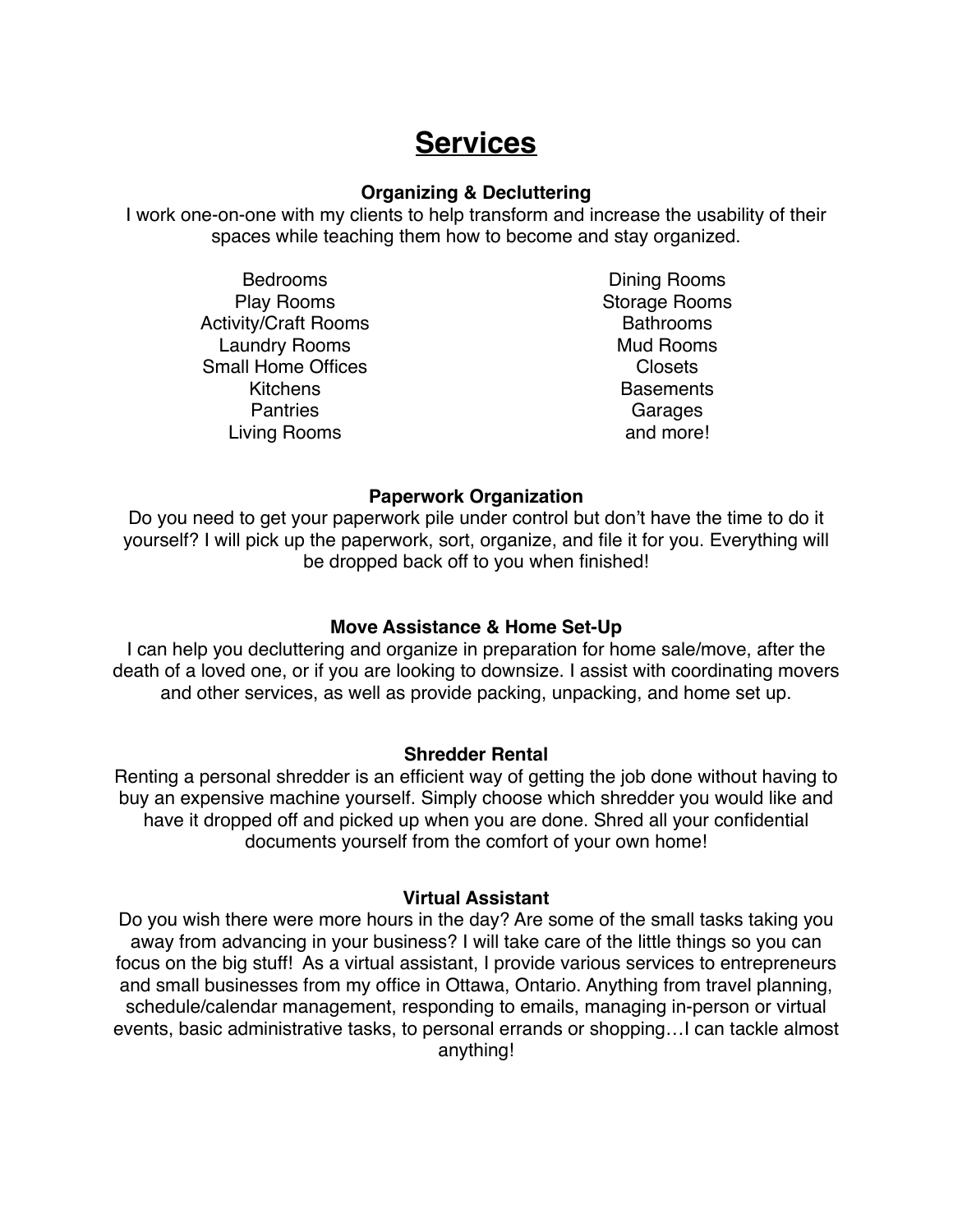# **Errand & Concierge Service**

This service is perfect for working professionals, new parents, seniors, busy individuals, or after a surgery. Check everything off your to do list without lifting a finger!

> *Dry Cleaning Grocery Shopping Gift Wrapping Post Office Runs Light Cleaning*

*Personal Shopping Photocopying and Faxing Prescription Pick Up/Drop Off Charitable Drop Offs and more!*

Don't see what you need help with on the list above? **Other errands/concierge services are available upon discussion!**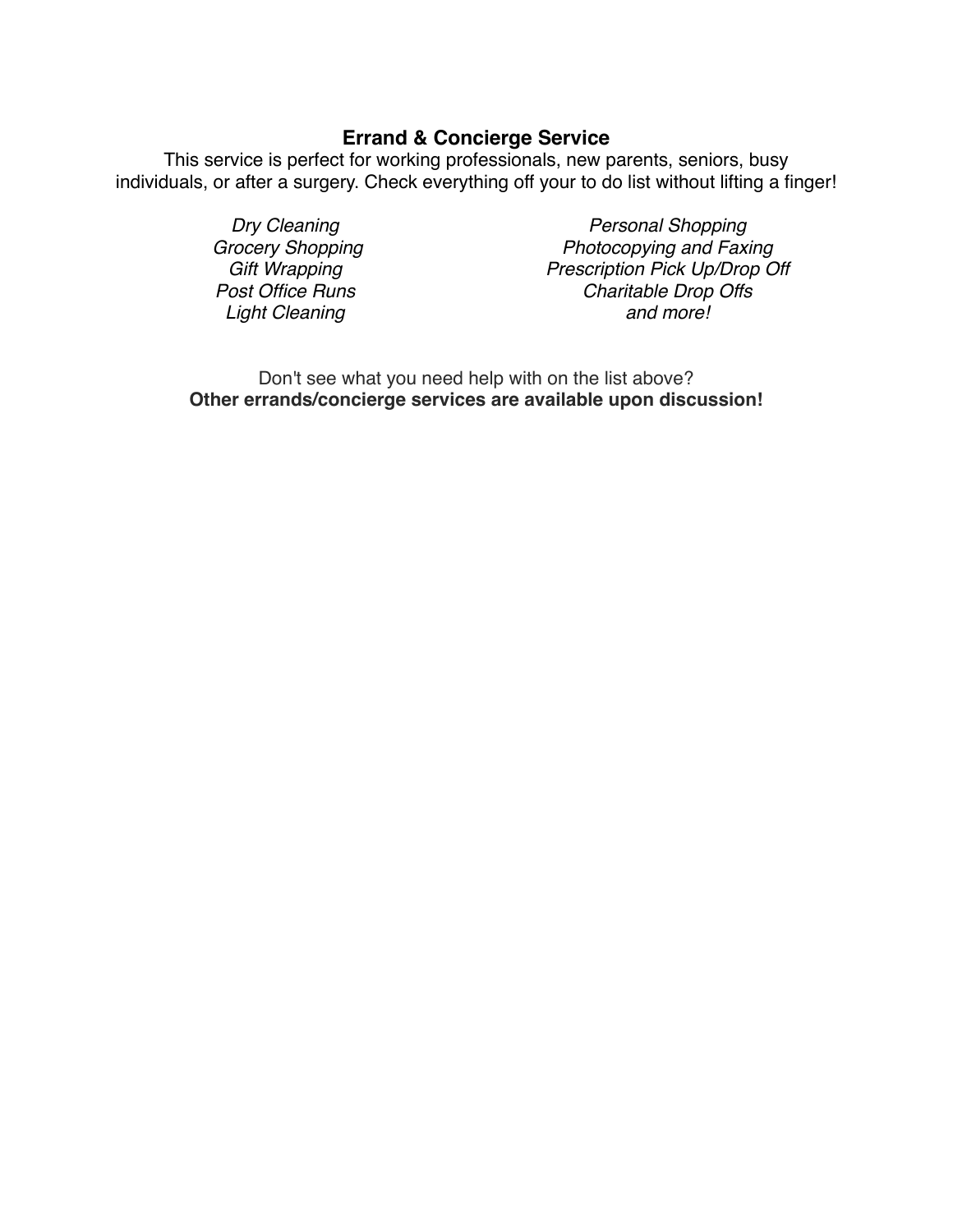# **The Organizing Process**

**Phone Consultation:** Let's get to know each other! This will give you a chance to tell me about yourself and your space. We will discuss the services I offer, answer any questions you may have, and book a time for the In Home Assessment.

**In Home Assessment:** This initial in person meeting is crucial to establishing the areas in your home and life that could use some organizational TLC. We will determine your unique organizing style and discuss a suggested approach for long term organizational success. Finally, we will book your first organizing session.

**Organizing Sessions:** Working together, we will declutter and categorize your belongings. We will then transform your space by implementing a customized organizational system to meet your needs.

# **All organizing sessions include:**

Expertise and time of the Lead Professional Organizer (and Jnr. Organizer/Assistant if required).

Standard products and supplies from the organizers toolkit.

1 carload of donations dropped-off at the charities/organizations of the clients choosing.

When applicable; post session email or text message with notes detailing progress, remaining tasks, and confirmation for any additional session(s).

Unlimited support via email, phone, or text message for up to 1 year after the last organizing session.

#### **\*\*\*\*\*\*\*\*\*\*\*\*\*\*\*\*\*\*\*\*\*\*\*\*\*\*\*\*\*\*\*\*\*\***

*An effort is made to micro-sort donations so that they are properly and responsibly distributed to registered charities and organizations within the Ottawa Area.*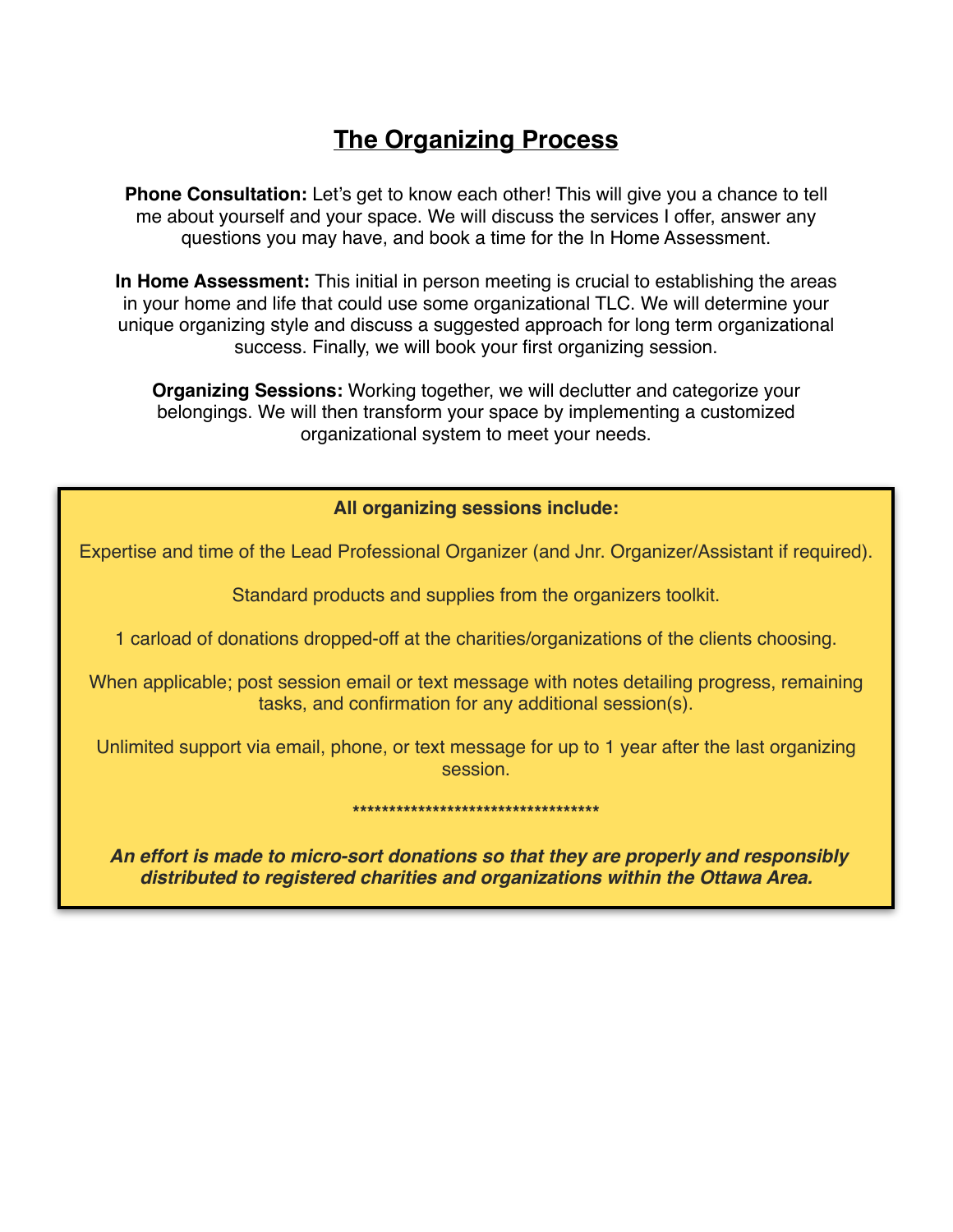# **Price List**

# **Effective January 1, 2022**

| <b>Service</b>                                                      | Price (+HST)                                                             |  |
|---------------------------------------------------------------------|--------------------------------------------------------------------------|--|
| <b>Phone Consultation</b><br>Up to 30 Minutes                       | Complimentary                                                            |  |
| In Home Organizing Assessment<br>Up to 90 Minutes                   | \$125.00                                                                 |  |
| <b>Lead Organizer</b><br>Organizing, Decluttering, & Coaching       | \$75.00/hr                                                               |  |
| Junior Organizer/Assistant<br>Available for larger homes & projects | \$40.00/hr                                                               |  |
| Move Assistance & Home Set-Up                                       | Inquire directly for a customized quote.                                 |  |
| Paperwork Organization<br>Includes Pick Up and Drop Off             | \$50.00/hr                                                               |  |
| Errand & Concierge Service                                          | \$34.00/hr                                                               |  |
| <b>Shredder Rental</b><br>Small - 8 Sheet Crosscut                  | \$40.00/day                                                              |  |
| <b>Shredder Rental</b><br>Large - 15 Sheet Crosscut                 | \$50.00/day                                                              |  |
| <b>Virtual Assistant</b><br><b>Sliding Scale</b>                    | \$30.00-\$40.00/hr                                                       |  |
| Lunch & Learns, Group Sessions, and<br>Workshops                    | Inquire directly for a custom price based on<br>your group requirements. |  |
|                                                                     |                                                                          |  |
| 50km of roundtrip mileage is included<br>for each session/service.  | Additional mileage is charged at \$0.60/km.                              |  |

**Accepted Payment Methods: Cash, E-Transfer, Debit, or Credit Card. Prices subject to change without notice.**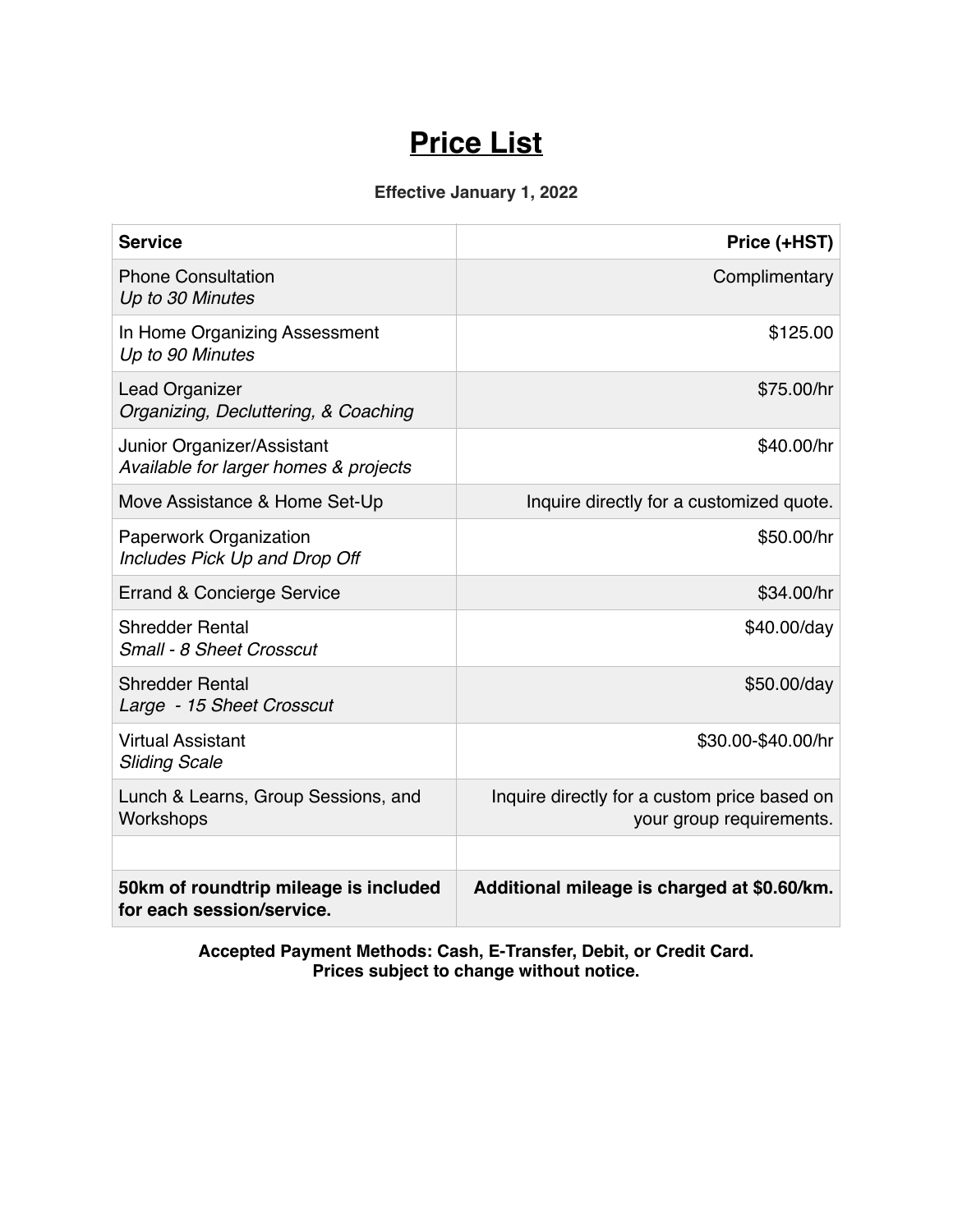# **Organizing Packages**

| Tier 1             | Price (+HST) | <b>SAVE</b> |
|--------------------|--------------|-------------|
| Half Day   4 Hours | \$284.00     | \$16.00     |
| Full Day   7 Hours | \$497.00     | \$28.00     |
|                    |              |             |
| Tier 2             |              |             |
| 15 Hour Package    | \$1,005.00   | \$120.00    |
| 25 Hour Package    | \$1,675.00   | \$200.00    |
|                    |              |             |
| <b>Tier 3</b>      |              |             |
| 35 Hour Package    | \$2,205.00   | \$420.00    |
| 45 Hour Package    | \$2,835.00   | \$540.00    |

**All Tier 2 & 3 Organizing Packages must be paid in full up front in order to reserve session dates. Organizing Packages are not refundable.**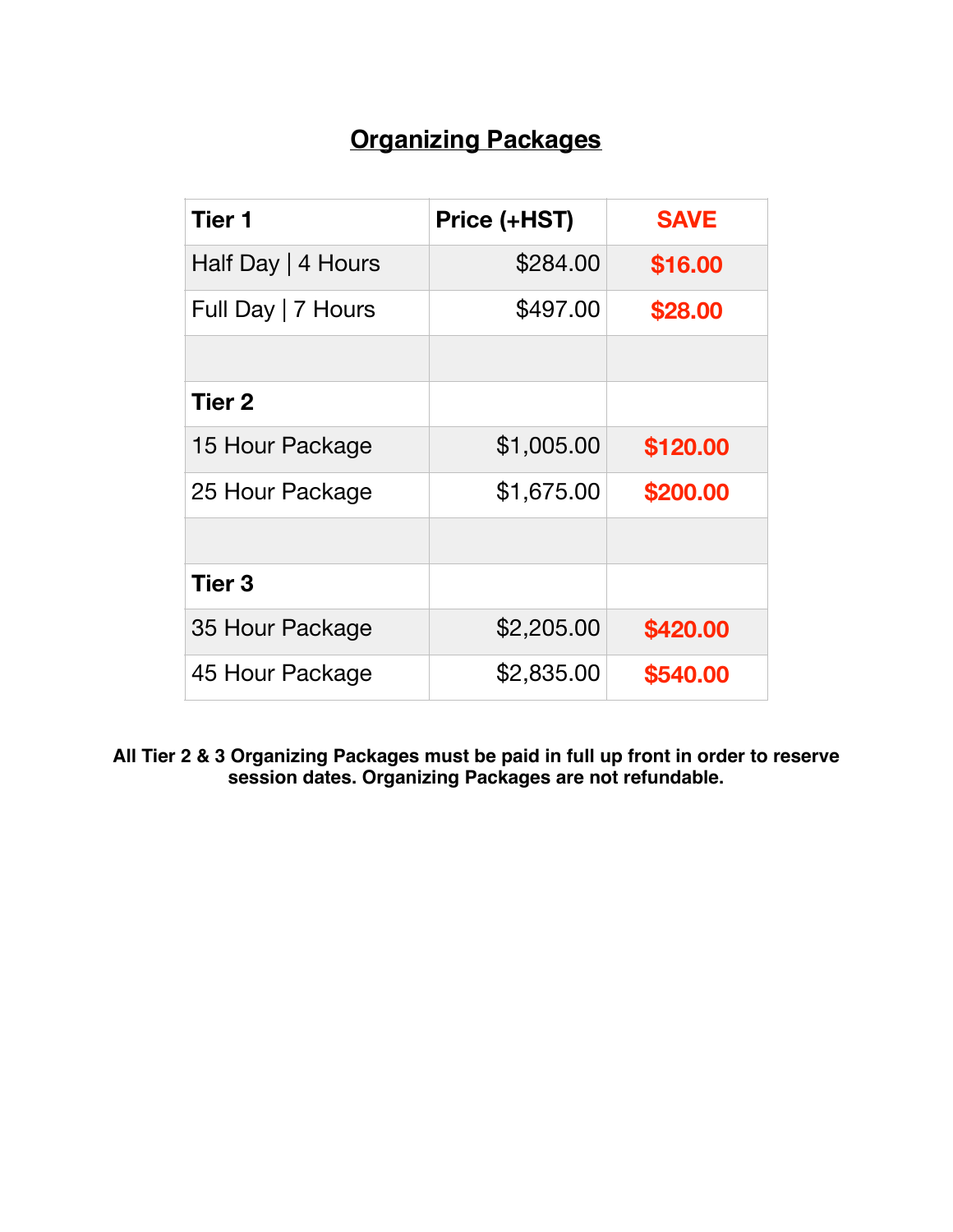### **What is a Professional Organizer?**

A Professional Organizer is someone who helps you gain control of the clutter and disorganization in your life. We are here to help guide, support, and coach you in a direction that will allow you to achieve not only your organizational goals but also improve your quality of life. Learn more at [www.organizersincanada.com](https://www.organizersincanada.com/getorganized/get-organized.html) - Organizing FAQ

## **What benefits are there to getting organized?**

There are many benefits to getting organized! The most important benefit I see is that you will have more time to do what makes you happy. You will feel less stressed and spend less time looking for lost or forgotten items in your home. The environment that you live in is crucial to your emotional, mental, and physical well being. When everything is in order it makes the rest of your life easier!

#### **What areas in my home can you help with?**

I am equipped to tackle almost any residential organizing project. However, I do not work in Large Offices, Commercial Buildings, Sheds, or Attics.

Areas in the home I DO work in: Bedrooms, Play Rooms, Activity/Craft Rooms, Laundry Rooms, Home Offices, Kitchens, Pantries, Living Rooms, Dining Rooms, Storage Rooms, Bathrooms, Mud Rooms, Closets, Basements, Garages, and Vehicles.

If I am not the right fit for the job myself, I will help find you someone who is!

#### **Will our time together and what we discuss be kept confidential?**

Allowing someone to come into your home and go through your belongs can be difficult and often times cause some discomfort. Everything we do and discuss in an organizing session is kept confidential. The privacy of my clients is extremely important to me.

As a member of Professional Organizers in Canada, I conduct my business following their Code of Ethics. Learn more at [www.organizersincanada.com](https://www.organizersincanada.com/about/code-of-ethics.html) - Code of Ethics

#### **If I need organizing products and supplies for my home, can you purchase them for me?**

I can certainly purchase organizing products on your behalf. I offer errand/concierge service for \$34.00/hour plus the cost of all products purchased. All items will be agreed upon before purchasing and you will receive a copy of the purchase receipt along with your your next invoice.

#### **What do you charge for your services?**

Hourly pricing is offered for organizing sessions that are 3 hours or less. For organizing sessions longer than 3 hours, packaged pricing is available at a reduced rate. For a full list of services and prices, please see [pricing](https://www.busybeeorganize.ca/) and [packages](https://www.busybeeorganize.ca/packages.html) pages above.